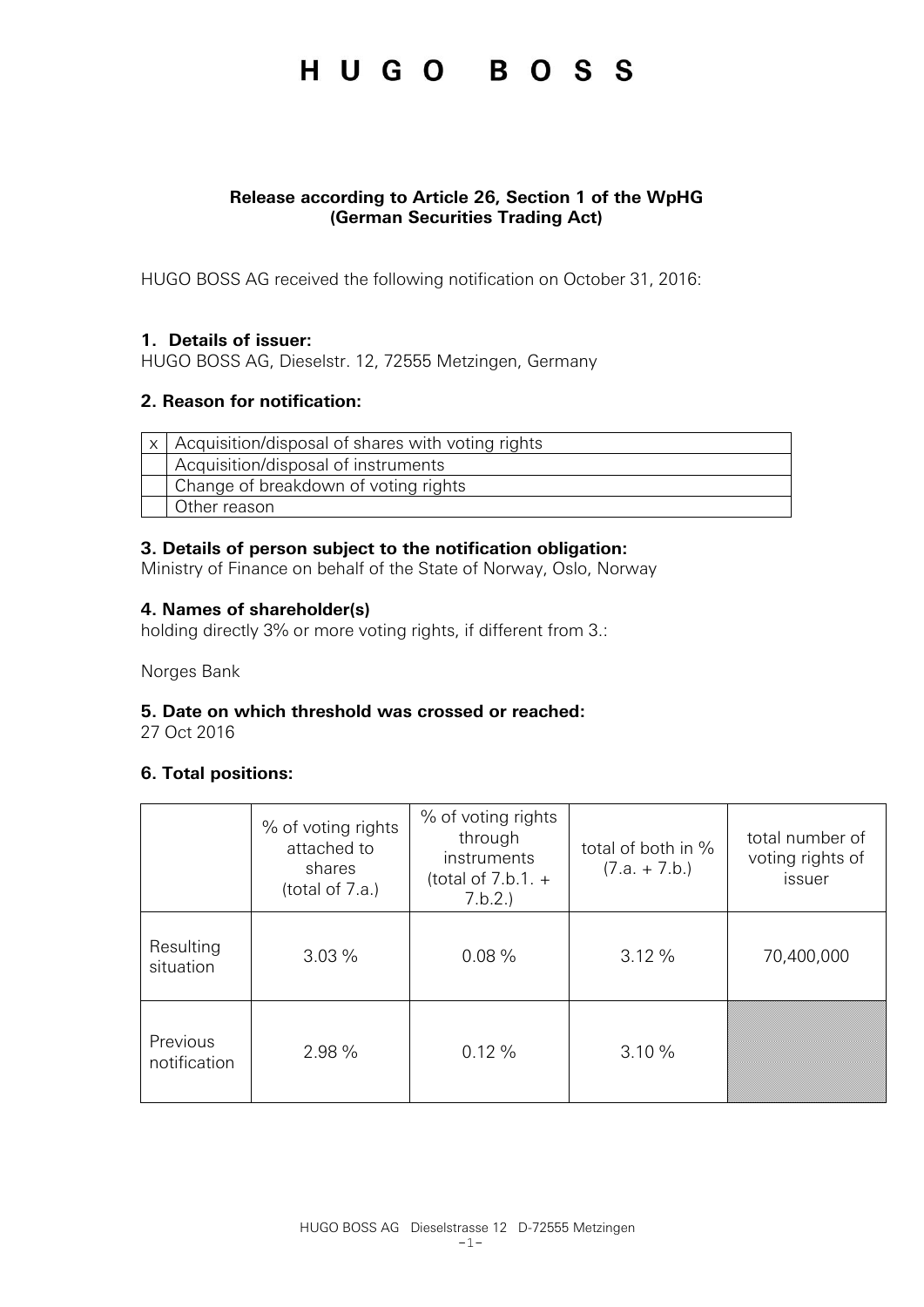# HUGO BOSS

## **7. Notified details of the resulting situation**

## **a. Voting rights attached to shares (Sec.s 21, 22 WpHG)**

|              | absolute                 |                            | in $%$                   |                            |  |
|--------------|--------------------------|----------------------------|--------------------------|----------------------------|--|
| <b>ISIN</b>  | direct<br>(Sec. 21 WpHG) | indirect<br>(Sec. 22 WpHG) | direct<br>(Sec. 21 WpHG) | indirect<br>(Sec. 22 WpHG) |  |
| DE000A1PHFF7 |                          | 2135110                    | $\frac{0}{0}$            | 3.03%                      |  |
|              |                          |                            | $\frac{0}{0}$            | $\frac{0}{0}$              |  |
| Total        | 2135110                  |                            |                          | 3.03%                      |  |

### **b.1. Instruments according to Sec. 25 para. 1 No. 1 WpHG**

| Type of instrument                  | Expiration or<br>maturity date | Exercise of<br>conversion period | Voting rights<br>absolute | Voting rights<br>in $%$ |
|-------------------------------------|--------------------------------|----------------------------------|---------------------------|-------------------------|
| Shares on loan<br>(right to recall) | N/A                            | At any time                      | 23498                     | 0.03%                   |
| Contract for<br><b>Difference</b>   | N/A                            | At any time                      | 36341                     | $0.05\%$                |
|                                     |                                | Total                            | 59839                     | 0.08%                   |

### **b.2. Instruments according to Sec. 25 para. 1 No. 2 WpHG**

| Type of<br>instrument | Expiration<br>or maturity<br>date | Exercise of<br>conversion period | Cash or<br>physical<br>settlement | Voting rights<br>absolute | Voting rights<br>in $%$ |
|-----------------------|-----------------------------------|----------------------------------|-----------------------------------|---------------------------|-------------------------|
|                       |                                   |                                  |                                   |                           | $\frac{0}{0}$           |
|                       |                                   |                                  |                                   |                           | $\frac{0}{0}$           |

#### **8. Information in relation to the person subject to the notification obligation:**

| Person subject to the notification obligation is not controlled and does itself not<br>control any other undertaking(s) holding directly or indirectly an interest in the<br>(underlying) issuer (1.). |
|--------------------------------------------------------------------------------------------------------------------------------------------------------------------------------------------------------|
| x   Full chain of controlled undertakings starting with the ultimate controlling<br>natural person or legal entity:                                                                                    |